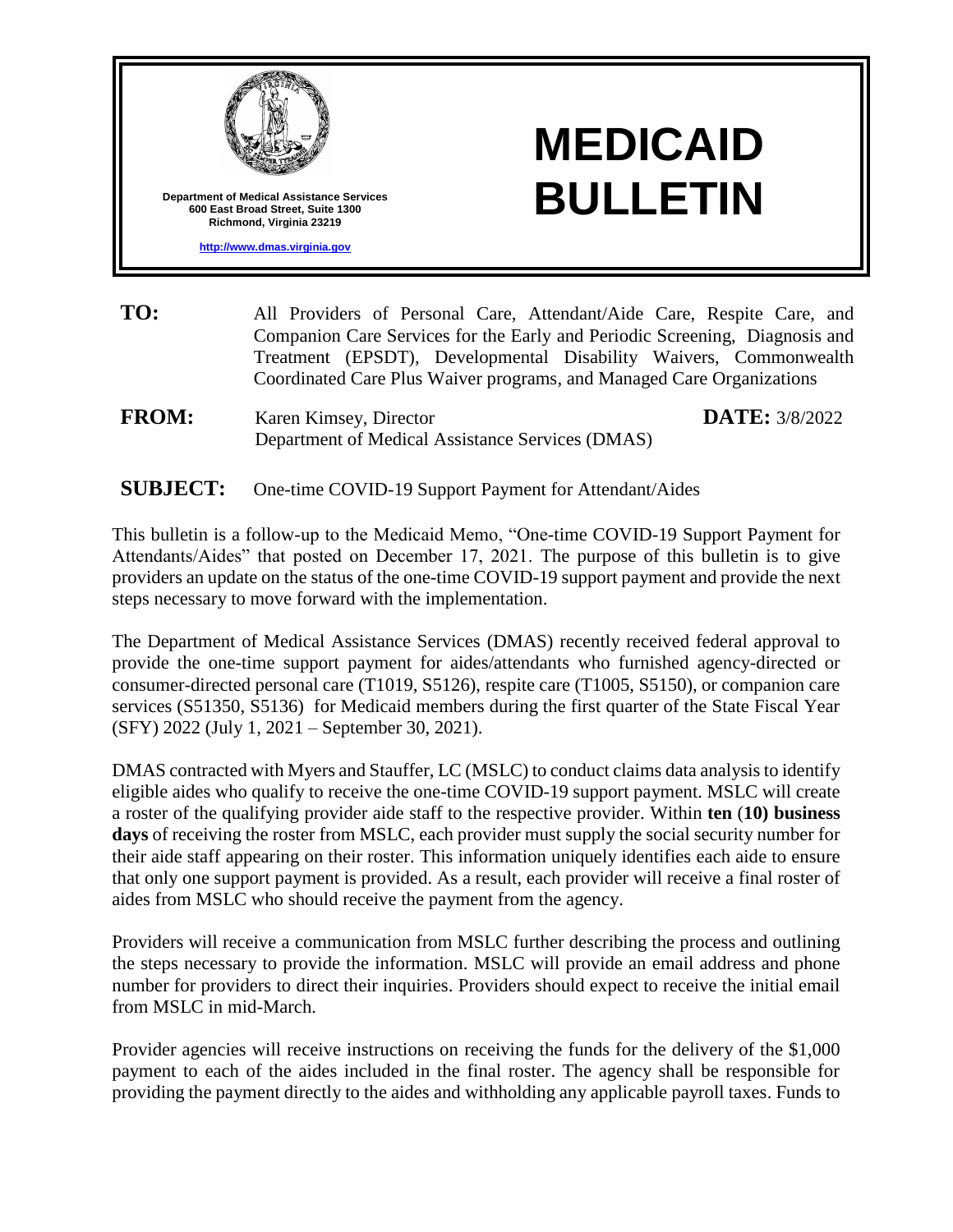Medicaid Bulletin: COVID-19 Support Payment DATE: 3/08/2022 Page 2

support the provider agency in the payment of employer taxes and administrative costs will be added to each payment.

## Consumer Direction

CD payments will be made through the member's respective Fiscal/Employer Agent. This process will occur automatically and there are no additional steps need to be taken by the member, employer of record, attendant, or services facilitator in order for the attendant to receive the onetime payment.

| PROVIDER CONTACT INFORMATION & RESOURCES                                                                                                                                                                                                                                                                                                                                                                                                                                    |                                                                                                                                    |  |
|-----------------------------------------------------------------------------------------------------------------------------------------------------------------------------------------------------------------------------------------------------------------------------------------------------------------------------------------------------------------------------------------------------------------------------------------------------------------------------|------------------------------------------------------------------------------------------------------------------------------------|--|
| Virginia Medicaid Web Portal Automated<br><b>Response System (ARS)</b><br>Member eligibility, claims status, payment status,<br>service limits, service authorization status, and<br>remittance advice.                                                                                                                                                                                                                                                                     | Through March 29:<br>www.virginiamedicaid.dmas.virginia.gov<br>As of April 4, 2022:<br>https://login.vamedicaid.dmas.virginia.gov/ |  |
| <b>Medicall (Audio Response System)</b><br>Member eligibility, claims status, payment status,<br>service limits, service authorization status, and<br>remittance advice.                                                                                                                                                                                                                                                                                                    | 1-800-884-9730 or 1-800-772-9996                                                                                                   |  |
| <b>KEPRO</b><br>Service authorization information for fee-for-<br>service members.                                                                                                                                                                                                                                                                                                                                                                                          | https://dmas.kepro.com/                                                                                                            |  |
| <b>Provider Appeals</b><br>DMAS launched an appeals portal in 2021. You<br>can use this portal to file appeals and track the<br>status of your appeals. Visit the website listed for<br>appeal resources and to register for the portal.                                                                                                                                                                                                                                    | https://www.dmas.virginia.gov/appeals/                                                                                             |  |
| <b>Provider Audits</b><br>Please continue to adhere to all instructions provided via DMAS or its contractors as it relates to<br>complying with audit processes and procedures. Conversion to MES will not affect audit protocol.                                                                                                                                                                                                                                           |                                                                                                                                    |  |
| <b>Managed Care Programs</b><br>Medallion 4.0, Commonwealth Coordinated Care Plus (CCC Plus), and Program of All-Inclusive Care for<br>the Elderly (PACE). In order to be reimbursed for services provided to a managed care enrolled<br>individual, providers must follow their respective contract with the managed care plan/PACE<br>provider. The managed care plan may utilize different guidelines than those described for Medicaid fee-<br>for-service individuals. |                                                                                                                                    |  |
| <b>Medallion 4.0</b>                                                                                                                                                                                                                                                                                                                                                                                                                                                        | https://www.dmas.virginia.gov/for-<br>providers/managed-care/medallion-40/                                                         |  |
| <b>CCC Plus</b>                                                                                                                                                                                                                                                                                                                                                                                                                                                             | https://www.dmas.virginia.gov/for-<br>providers/managed-care/ccc-plus/                                                             |  |